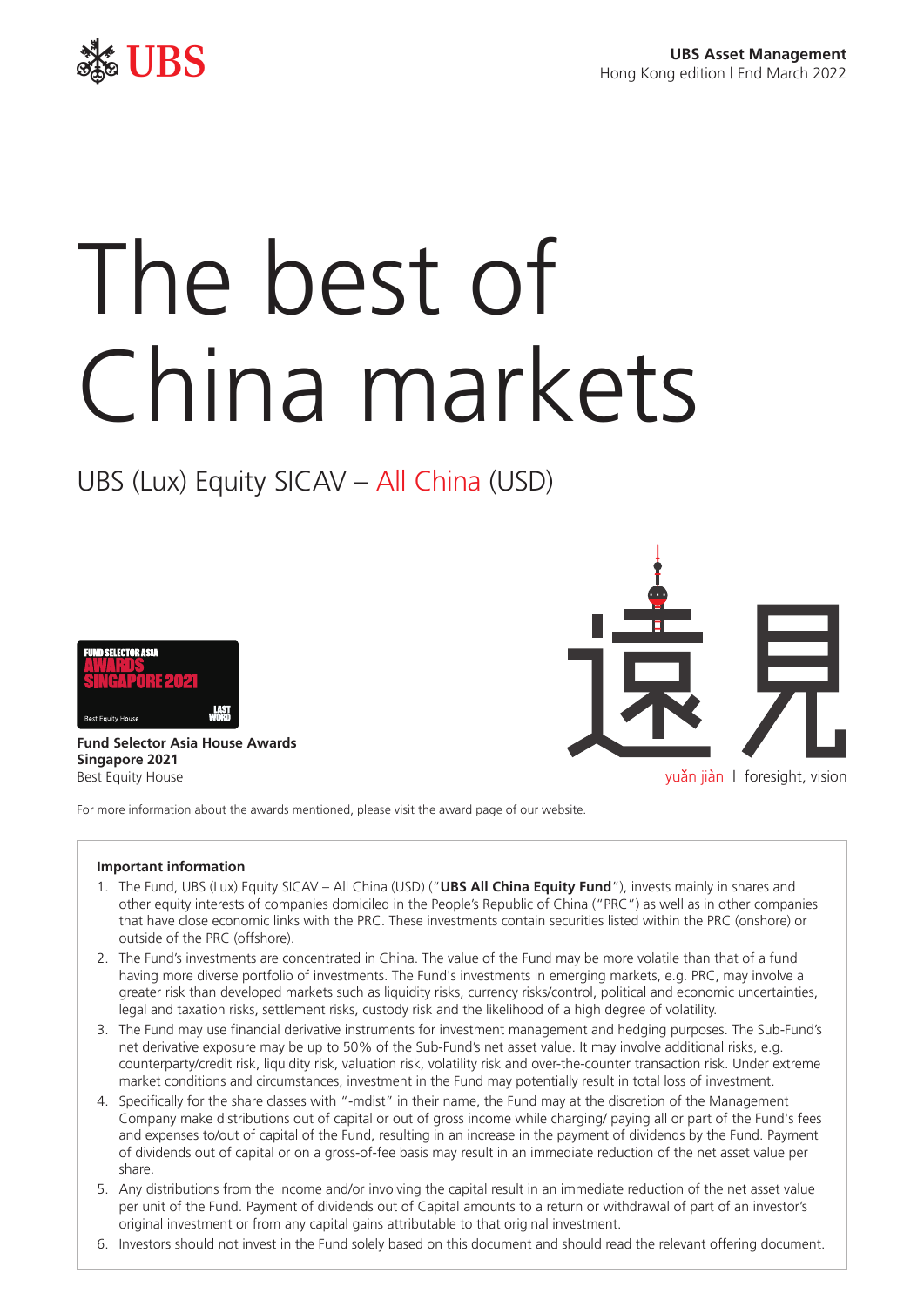# Why All China equity approach?

# **1. China is now the most active Initial Public Offering (IPO) market**

An "All China equity" approach allows investors to tap into the attractive opportunities that the China onshore and offshore markets can offer.



## **Number of IPOs**

Source: WFE, Bloomberg, Goldman Sachs Research. Data as of July 2021.

Note: ^ based on latest available data updated by respective exchanges on WFE database.

# **2. Combine high-growth sectors**

Onshore markets have more companies in fast-growing healthcare and consumer sectors, while offshore markets have a big selection of innovative tech and services companies.

### **Key opportunities**



## **3. Diversify risk**

China A-share markets have low correlation to other global markets. Adding China A-shares to your portfolio will help diversify your investments.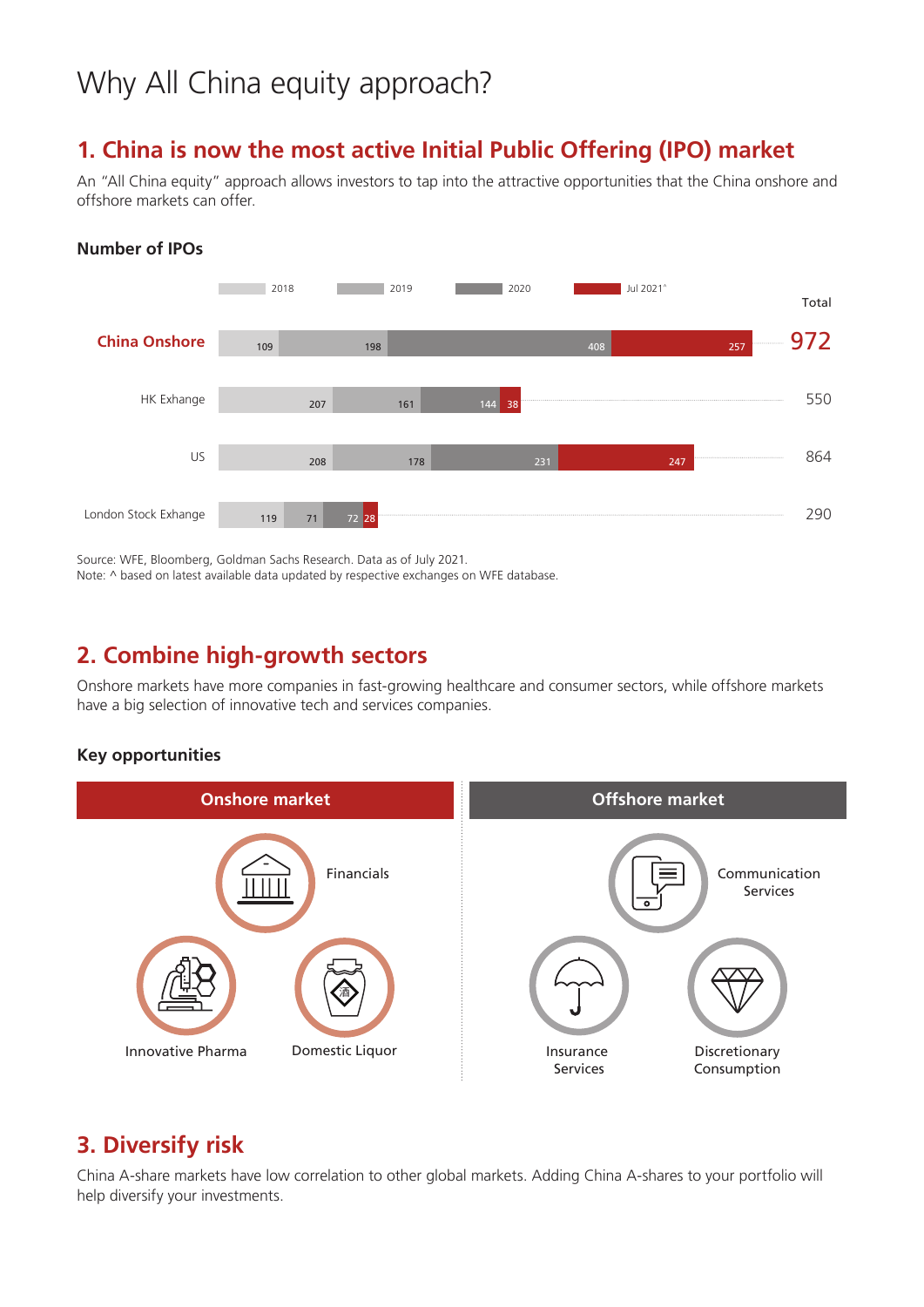# Why invest?

The **UBS All China Equity Fund** invests in companies that are listed in its onshore (domestic) market and offshore exchanges. It is a highly active fund with concentrated holdings.



#### **Diversified across markets Diversified across sectors**



Source: UBS Asset Management, data as of 31 March 2022.

\*ADR stands for American Deposit Receipt.

**The portfolio is actively managed, thus the allocations and positionings can be changed any time at UBS's / the portfolio manager's sole discretion.**